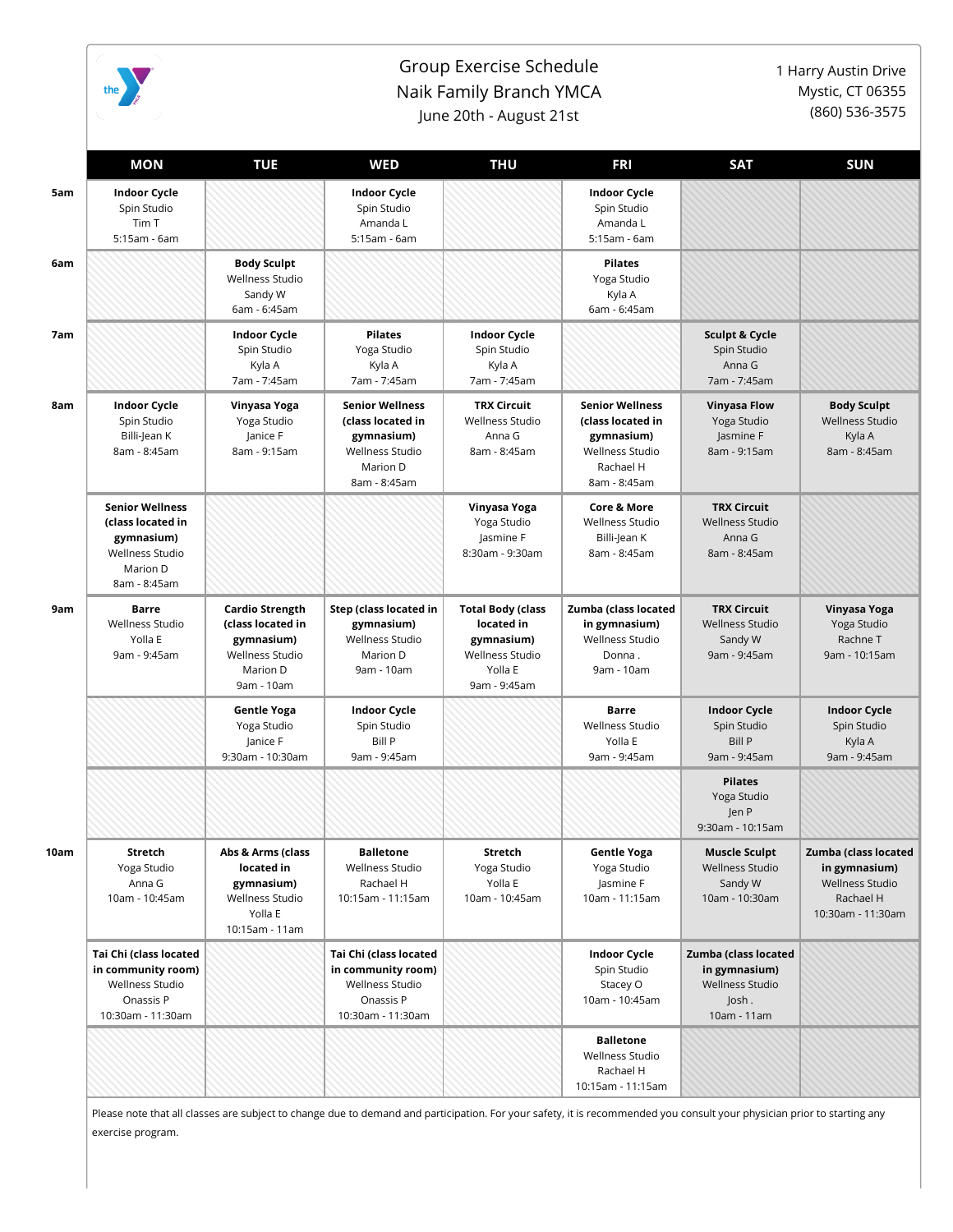

## Group Exercise Schedule Naik Family Branch YMCA June 20th - August 21st

1 Harry Austin Drive Mystic, CT 06355 (860) 536-3575

| Sculpt & Cycle<br>Spin Studio<br>Billi-Jean K<br>4:30pm - 5:30pm<br><b>Baptiste Yoga</b> | <b>Pilates</b><br>Yoga Studio<br>len P<br>11:15am - 12pm<br><b>Boot Camp</b><br>Wellness Studio<br>Billi-Jean K<br>4:30pm - 5:15pm<br><b>Pilates</b> | <b>TRX</b><br>Wellness Studio<br>Billi-Jean K<br>4pm - 4:45pm<br><b>Core &amp; More</b>       | <b>Yin/Restorative Yoga</b><br>Yoga Studio<br>Annie C<br>11am - 12pm<br>Conditioning<br>Wellness Studio<br>Anna G<br>4:30pm - 5:15pm<br><b>Indoor Cycle</b><br>Spin Studio<br>Billi-Jean K<br>4:30pm - 5:15pm |  |                                                                                                                                                                                              |
|------------------------------------------------------------------------------------------|------------------------------------------------------------------------------------------------------------------------------------------------------|-----------------------------------------------------------------------------------------------|---------------------------------------------------------------------------------------------------------------------------------------------------------------------------------------------------------------|--|----------------------------------------------------------------------------------------------------------------------------------------------------------------------------------------------|
|                                                                                          |                                                                                                                                                      |                                                                                               |                                                                                                                                                                                                               |  |                                                                                                                                                                                              |
|                                                                                          |                                                                                                                                                      |                                                                                               |                                                                                                                                                                                                               |  |                                                                                                                                                                                              |
|                                                                                          |                                                                                                                                                      |                                                                                               |                                                                                                                                                                                                               |  |                                                                                                                                                                                              |
| Yoga Studio<br>Annie C<br>5:30pm - 6:45pm                                                | Yoga Studio<br>Stacey O<br>5:30pm - 6:15pm                                                                                                           | <b>Wellness Studio</b><br>Billi-Jean K<br>5pm - 5:45pm                                        | <b>Basic Yoga</b><br>Yoga Studio<br>Billi-Jean K<br>5:30pm - 6:30pm                                                                                                                                           |  |                                                                                                                                                                                              |
|                                                                                          | <b>Indoor Cycle</b><br>Spin Studio<br>Billi-Jean K<br>5:30pm - 6:15pm                                                                                | Zumba (class located<br>in gymnasium)<br><b>Wellness Studio</b><br>Kelly D<br>5:30pm - 6:30pm |                                                                                                                                                                                                               |  |                                                                                                                                                                                              |
| <b>Body Sculpt</b><br>Wellness Studio<br>Anna G<br>6:30pm - 7:15pm                       | Conditioning<br>Wellness Studio<br>Stacey O<br>6:30pm - 7:15pm                                                                                       |                                                                                               |                                                                                                                                                                                                               |  |                                                                                                                                                                                              |
|                                                                                          |                                                                                                                                                      |                                                                                               |                                                                                                                                                                                                               |  | Please note that all classes are subject to change due to demand and participation. For your safety, it is recommended you consult your physician prior to starting any<br>exercise program. |